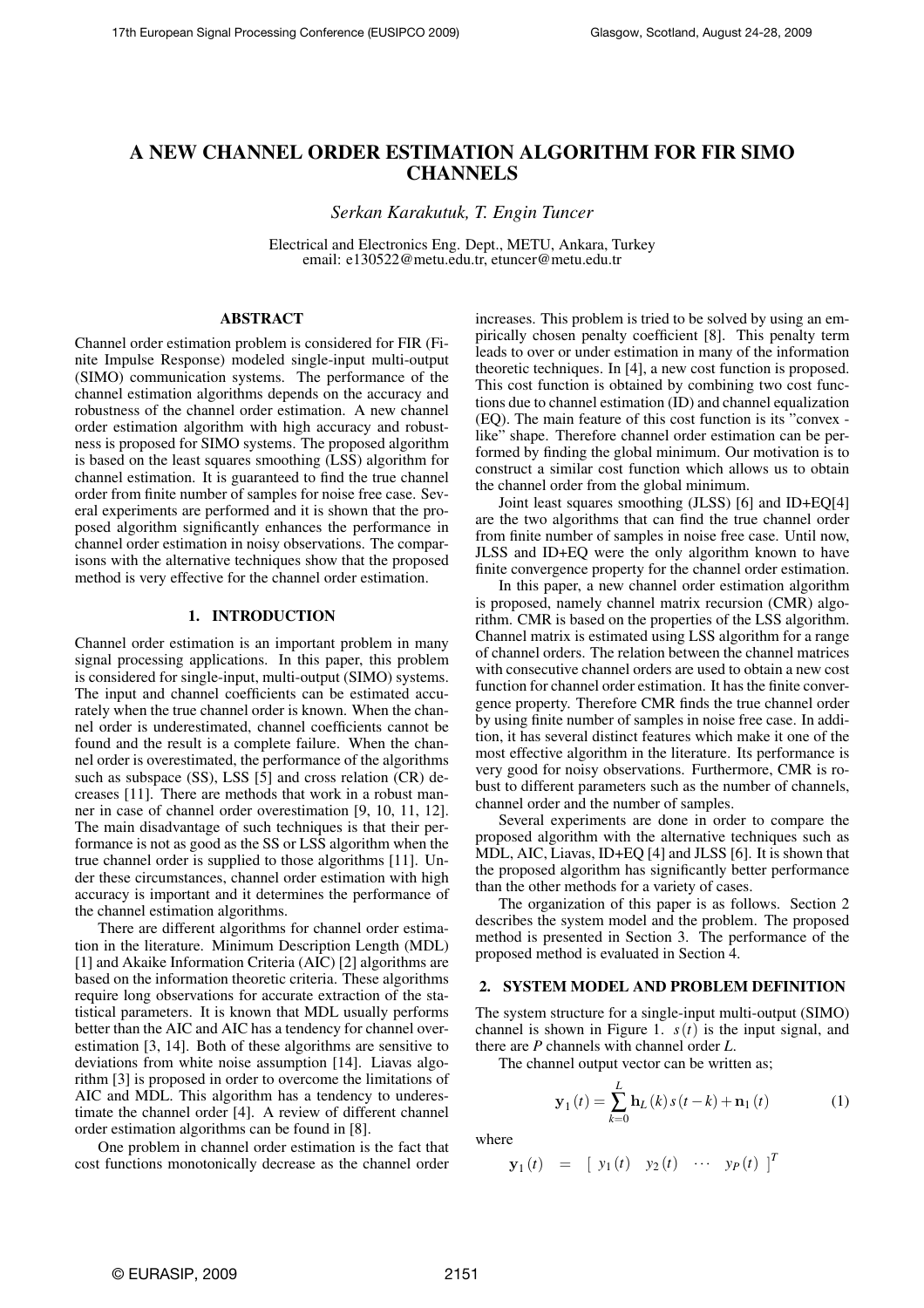$$
\mathbf{h}_{L}(k) = [h_{L,1}(k) \quad h_{L,2}(k) \quad \cdots \quad h_{L,P}(k)]^{T} \n\mathbf{n}_{1}(t) = [n_{1}(t) \quad n_{2}(t) \quad \cdots \quad n_{P}(t)]^{T}
$$

The vector valued quantities  $y_1(t)$ ,  $h_L(k)$ , and  $n_1(t)$  are the received signals, channel impulse response and additive noise respectively. Subindex for channel coefficients represents the channel order and other subindexes indicate the block dimension of the vector. The number of channel is assumed to *P*, hence  $y_1(t)$ ,  $h(k)$ , and  $n_1(t)$  are *P* dimensional column vectors. The order of channel is *L* and the number of snapshots is *N* for each channel. *t* is the discrete time index.  $y_i(t)$ ,  $h_i(k)$ , and  $n_i(t)$  are the scalar values of output signal, channel impulse response and additive noise for *i th* channel respectively. The vector counterpart of the model,

$$
y_1(t) = H_1 s_{L+1}(t) + n_1(t)
$$
 (2)

where,

$$
\begin{array}{rcl}\n\mathbf{H}_1 & = & \left[ \begin{array}{ccc} \mathbf{h}_L(L) & \mathbf{h}_L(L-1) & \cdots & \mathbf{h}_L(0) \end{array} \right] \\
\mathbf{s}_{L+1} & = & \left[ \begin{array}{ccc} s(t-L) & \cdots & s(t) \end{array} \right]^T\n\end{array}
$$

To fully utilize the time correlation properties of the SIMO system, *M* vector samples are studied simultaneously.

$$
\mathbf{y}_{M}(t) = \mathbf{H}_{M}\mathbf{s}_{M+L}(t) + \mathbf{n}_{M}(t)
$$
\n(3)

where

$$
\mathbf{y}_{M}(t) = \begin{bmatrix} \mathbf{y}_{1}^{T} (t - M + 1) & \cdots & \mathbf{y}_{1}^{T} (t) \end{bmatrix}^{T}
$$

$$
\mathbf{n}_{M}(t) = \begin{bmatrix} \mathbf{n}_{1}^{T} (t - M + 1) & \cdots & \mathbf{n}_{1}^{T} (t) \end{bmatrix}^{T}
$$

$$
\mathbf{s}_{M+L}(t) = \begin{bmatrix} s(t - L - M + 1) & \cdots & s(t) \end{bmatrix}^{T}
$$

$$
\mathbf{H}_{M} = \begin{bmatrix} \mathbf{h}_{L}(L) & \cdots & \mathbf{h}_{L}(0) \\ \vdots & \vdots & \ddots & \vdots \\ \mathbf{h}_{L}(L) & \cdots & \mathbf{h}_{L}(0) \end{bmatrix}
$$

Where,  $MP \times (M + L)$  block Toeplitz matrix  $H_M$  is called the channel matrix. The equation (3) can be written as follow, when *N* channel output vectors y*<sup>M</sup>* are stacked as the columns of the matrix Y.

$$
Y = H_M S + N \tag{4}
$$

Where,

$$
\mathbf{Y} = [\mathbf{y}_M(t) \cdots \mathbf{y}_M(t+(N-1)M)]
$$
  
\n
$$
\mathbf{S} = [\mathbf{s}_{M+L}(t) \cdots \mathbf{s}_{M+L}(t+(N-1)M)]
$$
  
\n
$$
\mathbf{N} = [\mathbf{n}_M(t) \cdots \mathbf{n}_M(t+(N-1)M)]
$$

Our goal is to estimate the unknown channel order *L* from the observed data. The following assumptions are used during the order estimation. The channel transfer functions do not share common zeros or the channel matrix is full column rank. Input signal,  $s(t)$ , has linear complexity greater than  $2M + 2L$ , which is the requirement for the LSS algorithm used in the proposed method.

#### 3. CMR ALGORITHM

Channel matrix recursion (CMR) algorithm is based on the estimation channel matrix via LSS algorithm for different channel orders. Before the explanation of the algorithm details, it is better to indicate some important properties of LSS algorithm for noise free case.



Figure 1: SIMO channel model for channel order, *L*, and number of channel, *P*.

- When the channel order is overestimated, LSS results common zeros besides the true channel zeros.
- When the channel order is overestimated, the estimated channel matrix is not full column rank as a result of common zeros.

Properties of LSS algorithm given above are stated by Lemma-1, Lemma-2 in this paper. Proofs are not given due to space limitation.

*Lemma-1:* Least Squares Smoothing algorithm [5] generates common channel zeros when the channel order is overestimated for noise free case. The remaining zeros are the true channel zeros. If the true channel order is *L* and the overestimated channel order is  $\hat{L}$ , the number of common zeros is  $\hat{L} - L$ .

*Lemma-2:* If FIR channels of SIMO system have common zeros, then the channel matrix, H*<sup>M</sup>* whose row size is greater or equal than the column size, is not full column rank.

As a result of Lemma-1, the channel matrix with overestimated channel order, i.e.,  $\hat{L} = L + m$ ,  $m > 0$ , can be written as follows.

$$
\mathbf{H}_{M}^{(L+m+1)} = \mathbf{H}_{M}^{(L)} \mathbf{H}_{c}^{(m+1)}
$$
 (5)

where  $\mathbf{H}_c^{(m)}$  is a Toeplitz matrix with first row and first column being  $[c_m(0) \cdots c_m(m) 0 \cdots 0]$  and  $[c_m(0) 0 \cdots 0]^T$  respectively.  $c_m(k)$  are the coefficients of the transfer function of *m* common zeros. CMR algorithm uses the relation between the estimated channel matrices with consecutive channel orders. The relation between the channel matrices with channel order  $L+m$  and  $L+m+1$  can be written as follow.

$$
\mathbf{H}_{M}^{(L+m+1)} = \mathbf{H}_{M}^{(L+m)} \mathbf{A}_{m}
$$
 (6)

The proposed algorithm is based on the estimation of the relation matrix  $A_m$ , which is defined as follows.

$$
\hat{\mathbf{A}}_m = \mathbf{F} \odot \left( \left( \mathbf{H}_M^{(\hat{L})} \right)^{\dagger} \mathbf{H}_M^{(\hat{L}+1)} \right) \tag{7}
$$

where, ( $\odot$ ) is the Hadamard product and  $(M+L+m) \times (M+$  $L+m+1$ ) matrix **F** is a Toeplitz matrix with first row equal to  $\begin{bmatrix} 1 & 1 & 0 \cdots 0 \end{bmatrix}$  and first column equal to  $\begin{bmatrix} 1 & 0 \cdots 0 \end{bmatrix}^T$ .  $(.)^{\dagger}$  indicates the Moore-Penrose pseudoinverse. With the matrix F, only the matrices having Toeplitz structure with two coefficient (as in  $H_c^{(1)}$ ) go outside to the matrix operation without any distortion. It is shown that  $\hat{A}_m$  has Toeplitz structure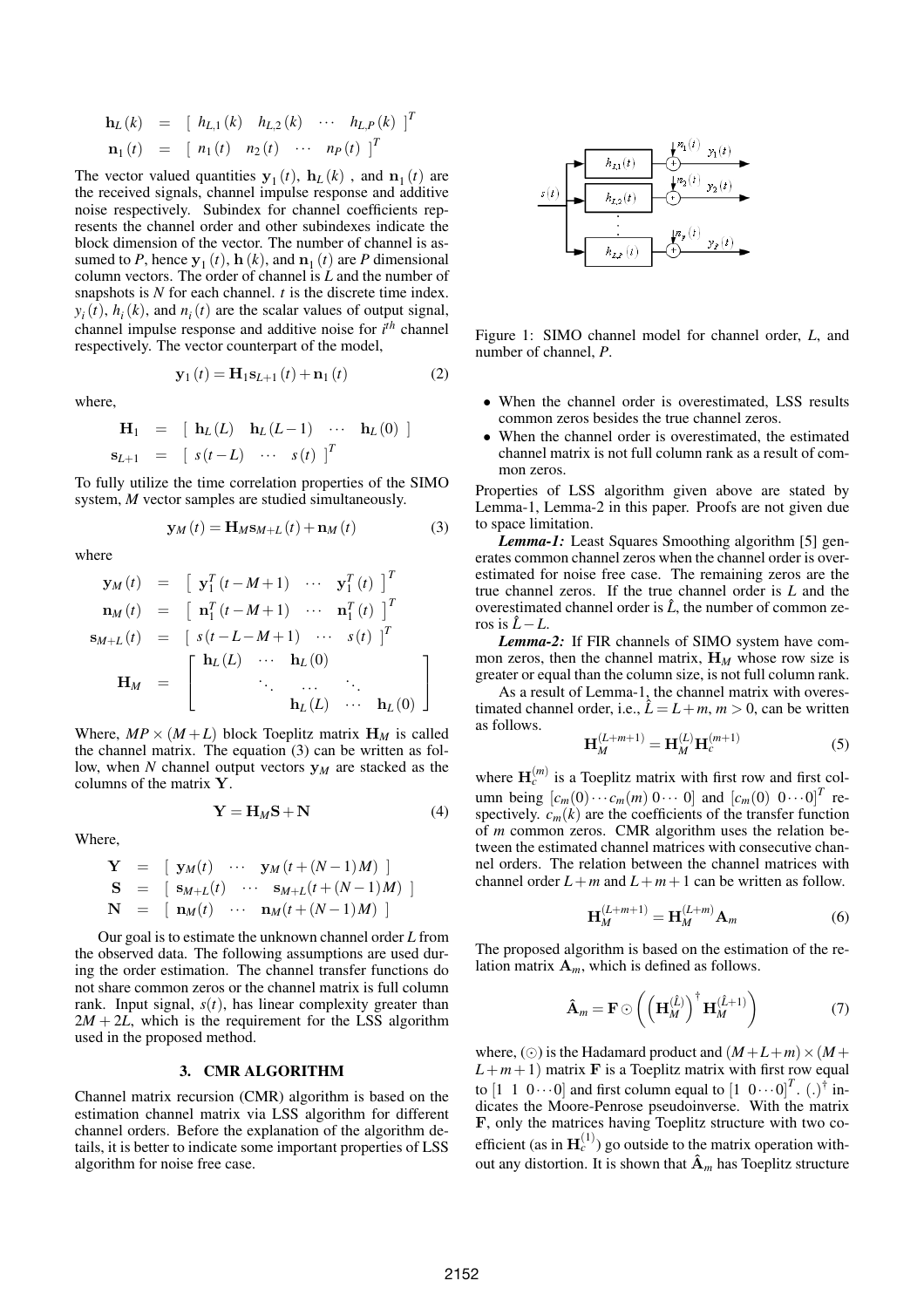only when  $m = 0$ . This property of  $\mathbf{\hat{A}}_m$  is used to define a new cost function to estimate the channel order. Using the estimated relation matrix,  $\mathbf{H}_{M}^{(L+m+1)}$  is recalculated and difference between the estimated and calculated channel matrices are compared. The difference between them are taken as the new cost function and it is proven that it has a global minimum at the true channel order in Theorem-1.

*Theorem-1 :* It is assumed that a SIMO system is given as in Figure 1. For a range of channel order values,  $\hat{L} =$  $L+m=L_{min},\cdots,L_{max}$ , the channel coefficients are estimated by the LSS algorithm. Let the estimated channel matrix is given by  $H_M^{\hat{L}}$  for the channel order  $\hat{L}$ . *M* is chosen such that channel matrix is a tall matrix. The cost function is defined as,

$$
err_{CMR}(\hat{L}) = ||\mathbf{H}_{M}^{(\hat{L}+1)} - \mathbf{H}_{M}^{(\hat{L})}\hat{\mathbf{A}}_{m}||_{2} / ||\mathbf{H}_{M}^{(\hat{L}+1)}||_{2} (8)
$$

$$
\hat{\mathbf{A}}_m = \mathbf{F} \odot \mathbf{B}_m \tag{9}
$$

$$
\mathbf{B}_m = \left(\mathbf{H}_M^{(L+m)}\right)^{\dagger} \mathbf{H}_M^{(L+m+1)} \tag{10}
$$

has global minimum at true channel order,  $\hat{L} = L$ , in the noise free case.

*Proof*: The proof is given at the Appendix.

In Figure 2, Theorem-1 is also verified for noisy observations through simulation. Channel output error is plotted against the channel order at different SNR values. 200 trials are used in the simulation. Channel order is five and the number of channels is three. Channel coefficients are complex values chosen randomly from a zero mean unit variance Gaussian set. As shown in Figure 2, channel output error has a global minimum at the true channel order,  $L = 5$ .

#### 4. SIMULATIONS

The proposed algorithm (CMR) is compared with different algorithms including MDL, AIC, Liavas , JLSS [6] and ID+EQ [4]. Input signal is chosen as a QPSK signal and input length is 100. Noise is a zero mean Gaussian signal uncorrelated with the input. Channel coefficients are randomly generated complex values. Minimum channel order and maximum channel order are selected as *Lmin* = 1 and $L_{max} = L + 5$  respectively. The block length is chosen as  $M = \hat{L}$ , which is the lower limit for the LSS algorithm.  $\hat{L}$ indicates currently processed channel order in the CMR algorithm. The number of trials used in the simulations is 200.

Table 1 and Table 2 summarize the performance of CMR, MDL, AIC and Liavas algorithms for different number of channel and channel orders. The robustness of the proposed algorithm for different SIMO parameters can be seen easily. For the CMR algorithm, the estimation performance is improved as the number of channels increases and it decreases as the channel order is increased. Overall, CMR algorithm shows the best performance almost all of the cases considered in the tables. Liavas algorithm has the same characteristics as the CMR. In other words, its performance increases with the number of channels and it decreases as the channel order is increased. AIC and MDL show somehow mixed and opposite characteristic. While AIC performance has tendency to fall as the number of channels increases, MDL performance mostly improves except for  $L = 2$  and it is better in a small region where the number of channels is large.

Figure 3 shows the performance of different algorithms with respect to SNR, when the number of channels, *P*, is 3, the channel order, *L*, is 3, and the length of the signal is 100. The proposed algorithm performs much better than the others for all SNR values. When the channel order is increased to  $L = 5$ , a similar characteristics is observed as shown in Figure 4. As the number of channels in the SIMO system is increased from three to five, as shown from the Figure 5, CMR performs much better than the other algorithms in all SNR values.

#### 5. CONCLUSION

A new channel order estimation algorithm is proposed. CMR is based on the LSS algorithm and uses a cost function which has a global minimum at true channel order. It has finite convergence property, i.e., the channel order can be found exactly from the finite number of samples in the absence of noise. Its performance is compared with the algorithms currently available in the literature for different channel settings and it is shown that the performance of the proposed algorithm is significantly better and more robust to the changes in SIMO parameters.

#### 6. APPENDIX

#### 6.1 Proof of Theorem-1

For the proof of the theorem, correctly estimated channel order, overestimated channel order and under estimated channel order cases are studied separately to show that the cost function defined in (8) is zero only when the channel order is correctly estimated in noise free case.

*Channel order is estimated correctly:* Consider that the channel order is correctly estimated, i.e.  $\hat{L} = L$ . LSS algorithm finds the true channel coefficients in the noise free case, when the true channel order is given [5, 6]. Therefore,  $\hat{\mathbf{H}}_M^{(L)} = \mathbf{H}_M^{(L)}$ . We want to show that the cost function defined through equation (8) is equal to zero when  $\hat{L} = L$ , i.e.  $err_{CMR}(L) = 0.$ 

According to Lemma-1, when the channel order is overestimated by one, one common zero is added to true channel transfer function. In this case, channel matrix  $\mathbf{H}_{M}^{(L+1)}$  can be written as the product of the true channel matrix,  $\mathbf{H}_{M}^{(L)}$ , and the matrix,  $H_c^{(1)}$ .

$$
\mathbf{H}_{M}^{(L+1)} = \mathbf{H}_{M}^{(L)} \mathbf{H}_{c}^{(1)}
$$
 (11)

Since the channel coefficients are estimated exactly for the true channel order, channel matrix,  $H_M^L$ , is full column rank under assumption that there is no common zeros between SIMO channels. Therefore,

$$
\left(\mathbf{H}_{M}^{(L)}\right)^{\dagger}\mathbf{H}_{M}^{(L)}=\mathbf{I}
$$
 (12)

The matrix,  $\hat{A}$ , can be written as follow.

$$
\hat{\mathbf{A}} = \mathbf{F} \odot \left( \left( \mathbf{H}_M^{(L)} \right)^{\dagger} \mathbf{H}_M^{(L+1)} \right) \tag{13}
$$

$$
= \mathbf{F} \odot \left( \left( \mathbf{H}_M^{(L)} \right)^{\dagger} \mathbf{H}_M^{(L)} \mathbf{H}_c^{(1)} \right) \tag{14}
$$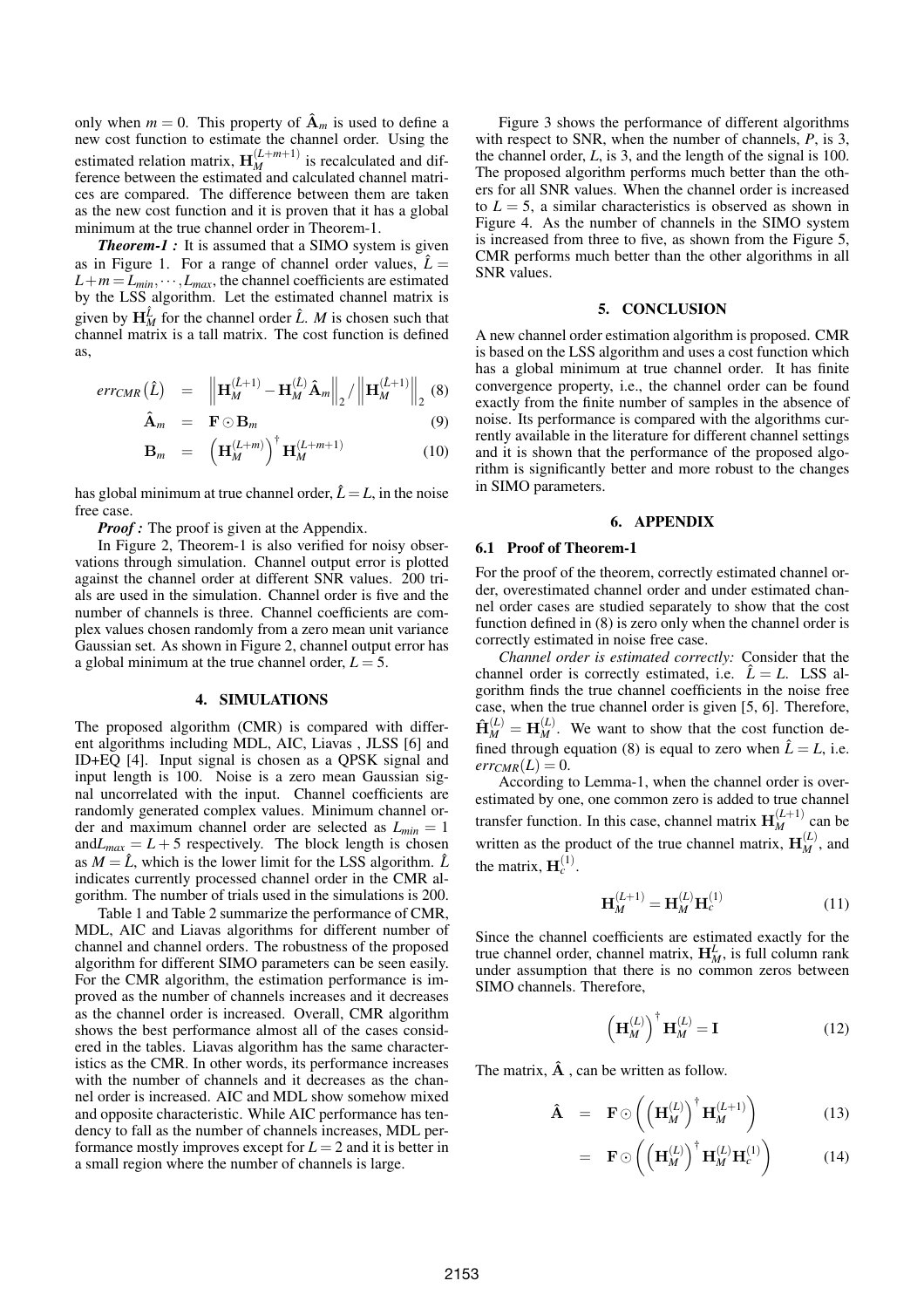$$
= \mathbf{F} \odot \left( \mathbf{H}_c^{(1)} \right) \tag{15}
$$

$$
= \mathbf{H}_c^{(1)} \tag{16}
$$

Replacing,  $\hat{A}$ , in equation (8), the cost function is obtained as follows,

$$
err_{CMR}(L) = \| \mathbf{H}_{M}^{(L+1)} - \mathbf{H}_{M}^{(L)} \mathbf{H}_{c}^{(1)} \|_{2} / \| \mathbf{H}_{M}^{(L+1)} \|_{2}^{2}
$$
  
= 
$$
\| \mathbf{H}_{M}^{(L+1)} - \mathbf{H}_{M}^{(L+1)} \|_{2} / \| \mathbf{H}_{M}^{(L+1)} \|_{2}
$$
(18)  
= 0

*Channel order is overestimated:* Consider that the channel order is overestimated, i.e.,  $\hat{L} = L + m$  and  $m > 0$ . As noted before, the function of  $\bf{F}$  is to extract the Toeplitz form from the matrix  $\mathbf{B}_m$ . If  $\mathbf{B}_m$  is Toeplitz matrix with first row and first column  $[b_m(0) \ b_m(1) \ 0 \cdots 0]$  and  $[b_m(0) \ 0 \cdots 0]^T$ respectively. Then  $\mathbf{\hat{A}}_m = \mathbf{B}_m$ . If this is the case, multiplying from left by  $\mathbf{H}_{M}^{(L+m)}$ , we obtain,

$$
\mathbf{H}_{M}^{(L+m)}\hat{\mathbf{A}}_{m} = \mathbf{H}_{M}^{(L+m)}\mathbf{B}_{m}
$$
\n
$$
= \mathbf{H}_{M}^{(L+m)}\left(\mathbf{H}_{M}^{(L+m)}\right)^{\dagger}\mathbf{H}_{M}^{(L+m+1)}
$$
\n
$$
= \mathbf{H}_{M}^{(L)}\mathbf{H}_{c}^{(m)}\left(\mathbf{H}_{M}^{(L)}\mathbf{H}_{c}^{(m)}\right)^{\dagger}\mathbf{H}_{M}^{(L+m+1)}
$$
\n
$$
= \mathbf{H}_{M}^{(L)}\mathbf{H}_{c}^{(m)}\left(\mathbf{H}_{c}^{(m)}\right)^{\dagger}\left(\mathbf{H}_{M}^{(L)}\right)^{\dagger}\mathbf{H}_{M}^{(L+m+1)}
$$
\n
$$
= \mathbf{H}_{M}^{(L)}\left(\mathbf{H}_{M}^{(L)}\right)^{\dagger}\mathbf{H}_{M}^{(L+m+1)}
$$
\n
$$
= \mathbf{H}_{M}^{(L)}\left(\mathbf{H}_{M}^{(L)}\right)^{\dagger}\mathbf{H}_{M}^{(L)}\mathbf{H}_{c}^{(m+1)}
$$
\n
$$
= \mathbf{H}_{M}^{(L)}\mathbf{H}_{c}^{(m+1)}
$$
\n
$$
= \mathbf{H}_{M}^{(L+m+1)}
$$
\n
$$
= \mathbf{H}_{M}^{(L+m+1)}
$$
\n(19)

Note that Moore-Penrose pseudoinverse property is used for the fourth row equation. With the equality in (19),  $err_{CMR}(\hat{L})$ in (8) becomes zero. *err<sub>CMR</sub>*( $\hat{L}$ ) is different than zero as long as  $\hat{A}_m$  is not equal to  $B_m$  or  $B_m$  is not a Toeplitz matrix with two coefficients. In this proof, it is shown that B can not become a Toeplitz matrix for *m* > 0.

The proof will be by contradiction. First assume that B is Toeplitz matrix with the formation described in the previous paragraph. In (19) it is also shown that  $\mathbf{H}_{M}^{(L+m+1)}$  =  $\mathbf{H}_{M}^{(L+m)}\mathbf{B}_{m}$ . Rewriting 10 and replacing  $\mathbf{H}_{M}^{(L+m+1)}$  with  $\mathbf{H}_{M}^{(L+m)}\mathbf{B}_{m},$ 

$$
\mathbf{B}_m = \left(\mathbf{H}_M^{(L+m)}\right)^{\dagger} \mathbf{H}_M^{(L+m+1)} \tag{20}
$$

$$
= \left(\mathbf{H}_{M}^{(L+m)}\right)^{\dagger} \mathbf{H}_{M}^{(L+m)} \mathbf{B}_{m} \tag{21}
$$

$$
= \tP B_m \t\t(22)
$$

where  $P_m =$  $\overline{a}$  $\mathbf{H}_{M}^{(L+m)}$ *M* ´†  $\mathbf{H}_{M}^{(L+m)} \neq \mathbf{I}$ , because  $\mathbf{H}_{M}^{(L+m)}$  is not full column rank as a result of Lemma-1 and Lemma-2. Therefore if  $B_m$  is a Toeplitz matrix,  $PB_m$  can not be a Toeplitz matrix with same formation for  $m > 0$ , i.e.

 $PB_m \neq B_m$ . Equality only holds when  $P = I$ , which corresponds to  $m = 0$  case. Hence, it contradicts with the assumption about  $\mathbf{B}_m$ . Hence  $err_{CMR}(L+m) > 0$  for  $m > 0$ .

*Channel order is underestimated:* When the channel order is underestimated, the channel coefficients are not correctly estimated [6] and this leads to nonzero cost function for underestimated channel orders.

### **REFERENCES**

- [1] J. Rissanen, "Modelling by shortest data description" *Automatica*, Vol.14, pp.465-471, 1978.
- [2] H. Akaike, "A new look at the statistical model identification," *IEEE Trans. Automat. Contr.*, Vol. AC-19, Dec. 1974.
- [3] A. P. Liavas, P. A. Regalia, "On the behaviour of information theoretic criteria for model order selection," *IEEE Trans. on Signal Proc.*, Vol. 49, No. 8, Aug. 2001.
- [4] Javier Via, Ignacio Santamaria, Jesus Perez, "Effective channel order estimation based on combined identification/equalization", *IEEE Trans. on Signal Proc.*, Vol. 54, No. 9, Sept. 2006.
- [5] G. Xu, H. Liu, L. Tong and T. Kailath, "A least squares approach to blind channel identification," *IEEE Trans. on Signal Proc.*, Vol. 43, Dec 1995.
- [6] Lang. Tong and Quing Zhao, "Joint order detection and blind channel estimation by leat squares smoothing," *IEEE Trans. on Signal Proc.*, Vol. 47, Sept. 1999.
- [7] Adi. Ben-Isreal and Thomas N.E. Greville, "Generalized inverses. Theory and applications," 2nd ed. New York, NY:Springer, 2003.
- [8] Petre Stoica, Yngve Selen, "Model order selection: A review of information criterion rules.", *IEEE Signal Proc. Magazine,* July 2004.
- [9] Houcem Gazzah, Phillip A. Regalia, Jean-Pierre Delmas, Kerim Abed-Meraim, "A blind multichannel identification algorithm robust to order overestimation," *IEEE Trans. on Signal Proc.*, Vol.50, No.6, June 2002.
- [10] D. Slock, "Blind fractionally-spaced equalization, perfect reconstruction filterbanks, and multilineer prediction," *Proc. IEEE ICASSP Conf.*, Adalaide, Australia, Apr. 1994.
- [11] K. Abed-Meraim, R. Moulines, and P. Loubaton, "Prediction error method for second order blind identification," *IEEE Trans. Signal Proc.*, Vol.45, pp.694 − 705, Mar. 1997.
- [12] Z. Ding, "Matrix outer product decomposition method for blind multiple channel idetification," *IEEE Trans. Signal Proc.*, Vol.45, pp.3053−3061, Aug. 2000.
- [13] R.L. Kashyap, "Inconsistency of the AIC rule for estimating the order of AR models," *IEEE Trans. Automat. Contr.*, Vol.25, no.5, pp.996−998, Oct. 1980.
- [14] O.-T. Zhang, K. M.Wong, P. C. Yip, and J. P. Reilly, "Statistical analysis of the performance of information theoretic criteria in the detection of the number of signals in array processing," *IEEE Trans. Acoust. Speech Signal Processing,* vol. 37, pp. 1557 – 1567, Oct. 1989.